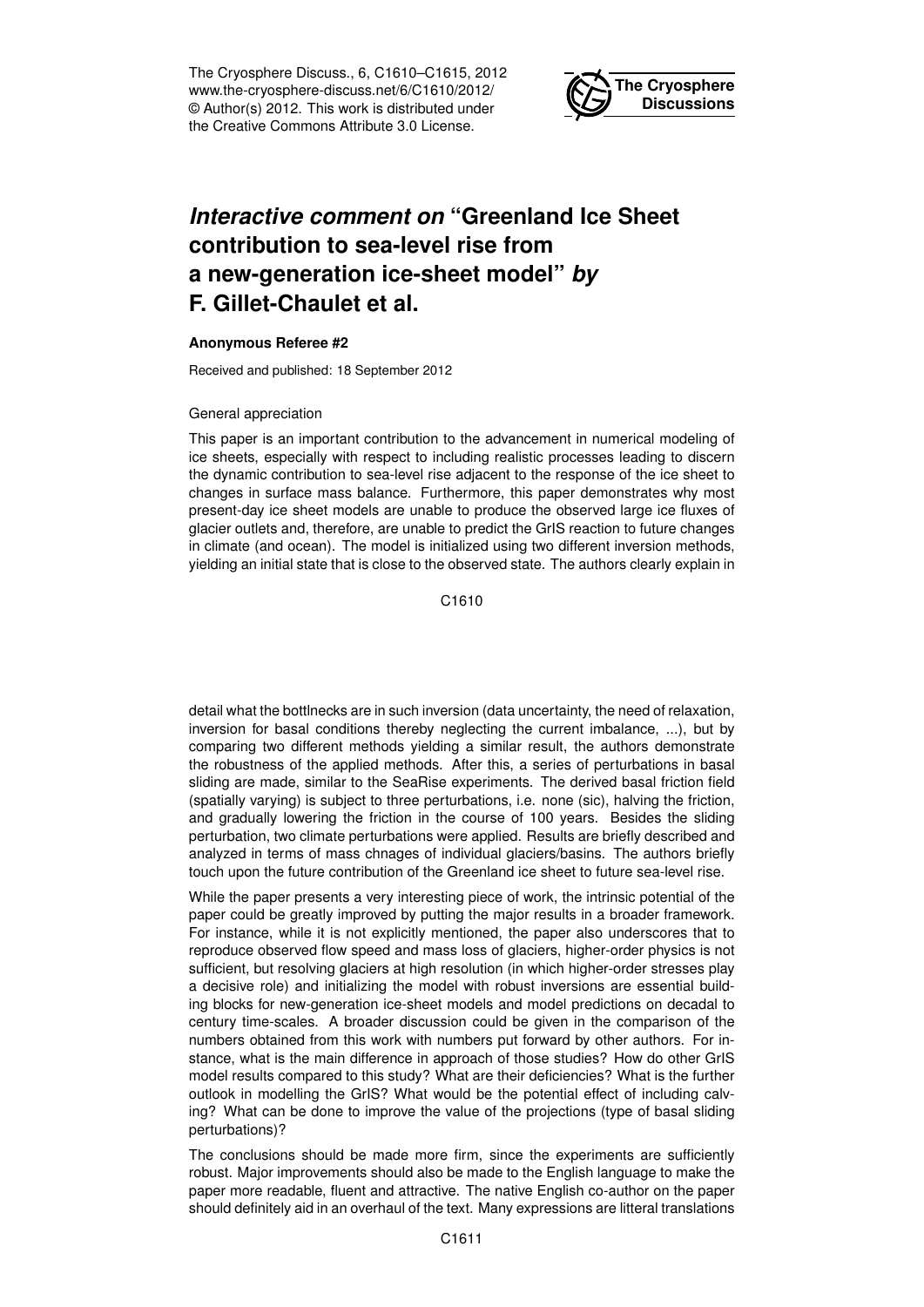from French (examples follow below).

I list below a series of more detailed remarks, some of them pertaining to the language. This is, however, not an exhaustive list of comments. The use of a spell checker could also help in eliminating a series of typos.

Especially the sections 'Results' (and the discussion thereof) and 'Conclusions' need some more work in bringing the important features upfront. If the authors take into account these elements, i find the paper acceptable for publication.

Detailed comments

p2790 l7: 'most usual ice-sheet models'. Rephrase using 'current ice sheet models', or present-day ice sheet models'

l18: rephrase: 'and on its own has a a stabilising effect'

p2791 l13: Van der Veen

p2792 l10-15: explain briefly why inverse methods are essential in modelling

l16: ... a new generation continental scale ...

l18: Stokes equations

p2794 l20: 'independent' or 'fixed in time'

l22: is \$a\_s\$ the prescribed accumulation? Shouldn't this be the whole surface mass balanceÂăterm, including surface melt (as shown in Eq 5)

p2795 l16: equally distributed

l18-19: Prior to the time-dependent simulation, the mesh size is optimised using the freely ...

l20: Mesh sizes decrease from 40km in the central part of the ice sheet to 1km in the outlet glaciers...

C1612

p2796 l1-3: In general, ice sheets respond to changes in cliamte on multi-Century time scales, implying model spinup over long (glacial-interglacial) time scales.

l10: Moreover, inverse methods ...

l11: are currently restricted ..., hence limiting the ability to assimilate time series

l12: ... we use two inverse ...

l16: ... in a diagnostic model is unphysical

l17: ÂaThe free surface is then allowed to relax compared to the observed surface for ˘ a period of 50 years

l23: remove 'and are compared in the following'

p2797 Remove first sentence

l2: The method, detailed in A&G (2010), consists ...

l21: recently applied to

p2798 l1: As in Morlighem ...

l3: which is valid only for Newtonian

l6: remove 'here'

l11: obtained by

l14: change 'exact' into 'valid'?

p2799 l2 and 7: obtained by or 'written as'

l15: Surface ice flow velocities vary over several order of magnitudes between the interior of the ice sheet (slow flow) and the glacier outlets (fast flow). Therefore, Schaefer et al 2012 have shown that good convergence ...

p2800 l2: remove 'Here'